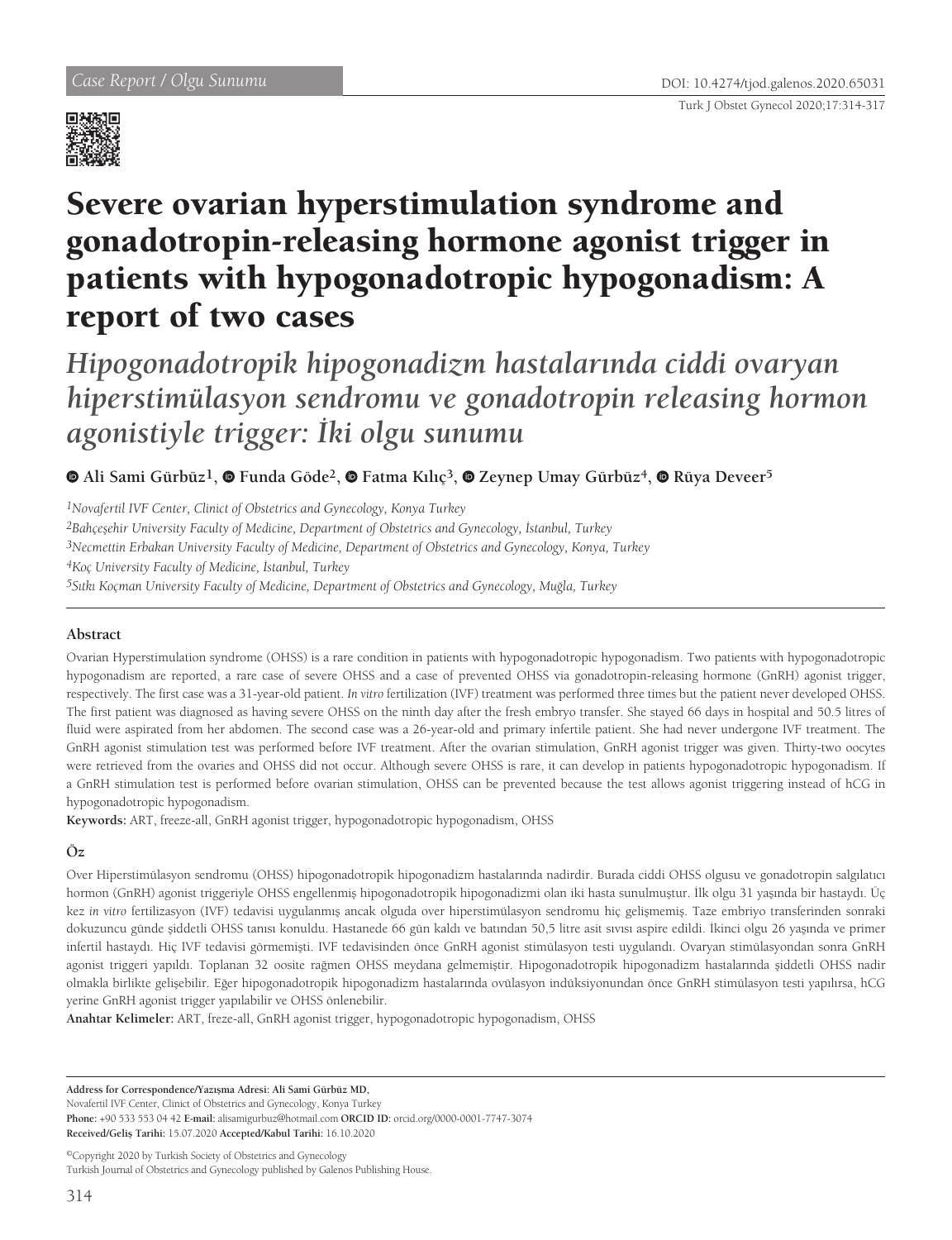#### Introduction

Hypogonadotropic hypogonadism (HH) is a puberty-delay and amenorrhea-causing disorder due to deficiency of gonadotropins and sex steroids in the circulation. Individuals with HH have defects either in the secretion of the gonadotropin-releasing hormone (GnRH) from hypothalamus or GnRH receptors in the hypophysis<sup>(1)</sup>. Ovaries are not stimulated depending on the deficiency of gonadotropins, thus, infertility follows in HH. Stimulation with exogen gonadotropins is crucial for fertility treatment because folliculogenesis and ovulation are defective in patients with HH. Human chorionic gonadotropin (hCG) injection is mandatory to mature oocytes in controlled ovarian stimulation because the luteinizing hormone (LH) peak does not exist in these patients<sup>(2)</sup>.

Ovarian Hyperstimulation syndrome (OHSS) is the most serious, life-threatening, iatrogenic complication of assisted reproductive technology (ART) cycles. HCG is the major molecule that causes OHSS<sup>(3)</sup>. Therefore, to prevent and manage OHSS, GnRH agonists have been started to be used for final oocyte maturation. As a result, a segmented approach, including GnRH agonist triggering plus freezing of all embryos was recommended for the complete prevention of OHSS, especially for patients with an extreme ovarian response<sup>(4)</sup>.

In general, OHSS is not common in patients with HH and hCG is the primary choice for oocyte maturation<sup>(5)</sup>. However, in some patients with HH, a hyper response may also occur and hCG triggering might be a life-threatening event in these patients. The exact pathology in patients with HH may be related to pituitary receptors or hypothalamus, and a patient with HH may not respond to GnRH agonists efficiently. Therefore, theoretically, GnRH agonists are not recommended to be used for triggering oocyte maturation in patients with  $HH<sup>(6)</sup>$ .

In the following article, HH and agonist trigger will be discussed considering two patients with HH. In the first case, severe OHSS was seen, in the second, potential OHSS development was prevented using a GnRH agonist trigger.

#### Case Reports

The patients were treated in Novafertil *In vitro* Fertilization (IVF) Center, Konya, Turkey. Institutional review board approval was given (NIRB:2018-22) and written informed consent was obtained from the patients.

In 2013, a 31-year-old patient presented to our IVF center with symptoms of primary amenorrhea and secondary infertility. She was married for 11 years and had undergone a right salpingooophorectomy due to a dermoid cyst. Due to having HH, she underwent intrauterine insemination (IUI) treatment three times with hMG and IVF treatment three times. These trials resulted in one early period miscarriage and one healthy birth. The patient had never developed OHSS in any step of the treatments. To regulate her menstrual cycles, she took an estrogen (E2) and progesterone (P) combination. After the examination of the patient, other than a normal-sized uterus, small antral follicles were observed on the left ovarium, whereas the right ovarium was not monitored. In a previously taken hysterosalpingogram, the cavity and left tubal transition were normal; however, the right tuba was not monitored. Her body mass index (BMI) was 24 kg/m<sup>2</sup>. The basal characteristics of the patient are illustrated in Table 1. Her blood analysis resulted in white blood cells (WBC): 8.2, platelets: 307, hemoglobin (Hgb): 13.6, and hematocrit (Hct): 40. On the third day of menstruation (E2+P replacement triggered menstrual cycle), ovarian stimulation was started with 300 IU hMG (Menogon 75 Ferring Turkey). When three dominant follicles reached 18 mm in diameter, the final stage of oocyte maturation was triggered using 5000 IU urinary hCG (Pregnyl amp, MSD, Turkey). To avoid OHSS, the patient was medicated with cabergoline (Dostinex Pfizer Turkey) for 6 days after the trigger day. Transvaginal ultrasound-guided aspiration was performed 36 hours later. Two embryos, each grade 1, were transferred and three grade 1 embryos were frozen on the third day following intracytoplasmic sperm injection (ICSI). IVF outcomes are shown in Table 2. On the embryo transfer (ET) day, her WBC, Hgb, and Hct values were at normal levels. On the 9th day following ET, she consulted our IVF center due to abdominal distention, swelling, and pain. Her ovaries were enlarged and abdominal fluid was observed on examination. Her blood analysis results were WBC: 22,400, Hct: 47.2, Hgb: 16.2, and beta-hCG: 61.7. Accordingly, she was accepted as having late OHSS and was hospitalized in a tertiary hospital. She stayed in hospital for 66 days. During this period, with 50,550 cc paracentesis fluid was aspirated; in total, 20% 100 cc human albumin and 0.9% NaCl was given 27 times, and hydroxyethyl starch was administered every day. The patient was discharged from hospital on the 13<sup>th</sup> week of the pregnancy and she gave birth to a healthy girl via cesarean section.

A 26-year-old woman consulted our IVF center with symptoms of primary amenorrhea and primary infertility. She was married for 3 years. In her history, it was remarkable that she responded insufficiently to clomiphene citrate and had no menstruation after medroxyprogesterone acetate was administered; therefore,

**Table 1.** Clinical characteristic of two patients with hypogonadotropic hypogonadism

|                               | Case 1<br>(OHSS) | Case 2<br>(GnRH Ag trigger) |
|-------------------------------|------------------|-----------------------------|
| Age (Years)                   | 31               | 26                          |
| BMI (kg/m <sup>2</sup> )      | 24               | 30.1                        |
| Basal serum FSH (mIU/mL)      | 1                | 0.9                         |
| Basal serum LH (mIU/mL)       | 0.15             | 0.73                        |
| Basal serum Estradiol (pg/mL) | 28.66            | 21                          |
| Basal serum TSH (mIU/mL)      | 2.82             | 2.43                        |
| Basal serum Prolactin (ng/mL) | 65               | 71                          |

OHSS: Ovarian Hyperstimulation syndrome, GnRH: Gonadotropin-releasing hormone, BMI: Body mass index, FSH: Follicle stimulating hormone, LH: Luteinizing hormone, TSH: Thyroid-stimulating hormone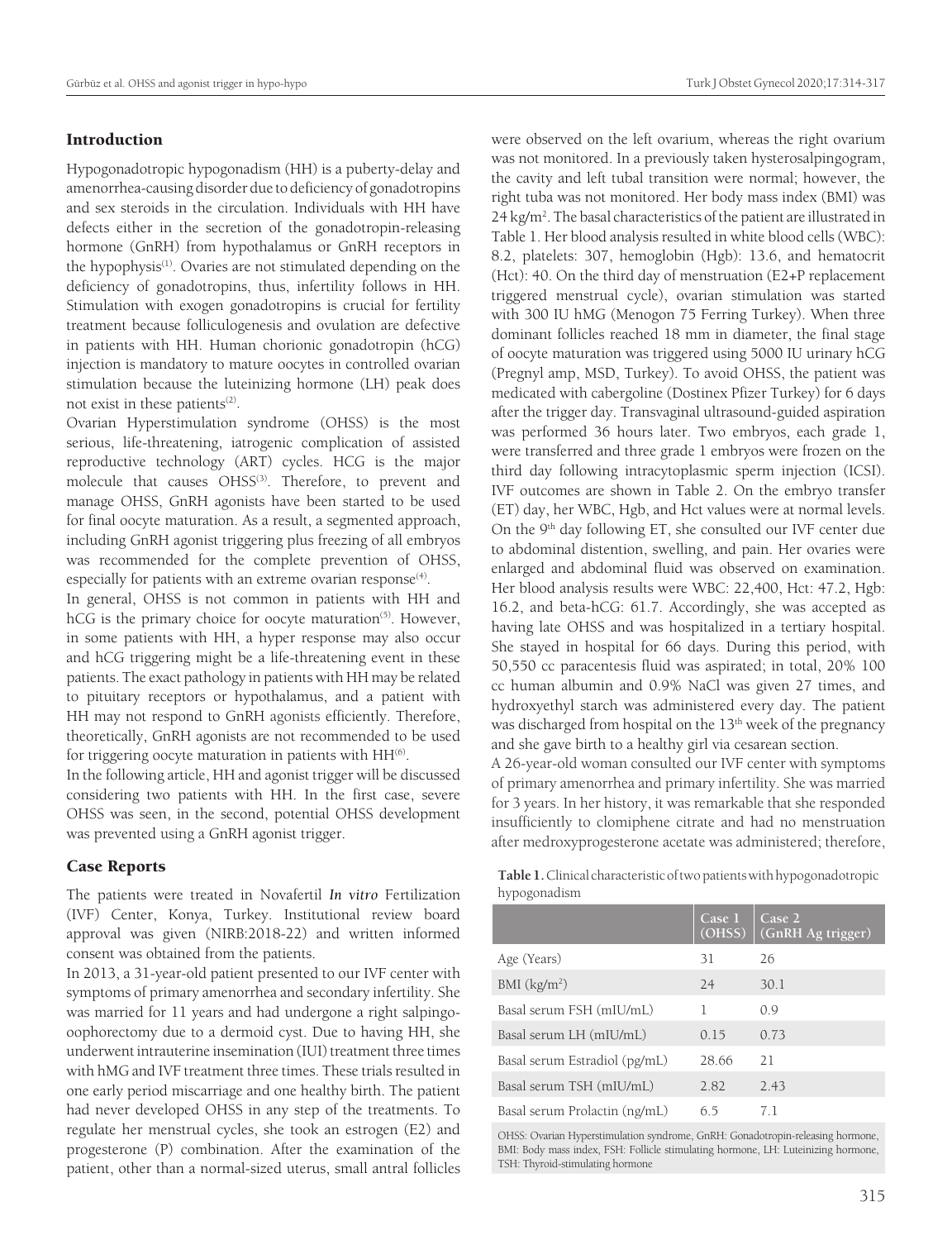HMG was used until 225 units for controlled ovarian stimulation within an IUI plan. However, no response was received from the patient. When she was examined, it was determined that she had a small uterus and thin endometrium. Moreover, many small antral follicles were observed on both ovaries. Her basal characteristics are summarized in Table 1. Before starting treatment, a trial of GnRH analogue triggering was performed and 0.2 mg triptorelin (Gonapeptyl 0.1 Ferring, Turkey) was administered subcutaneously. After triggering, in the first and second hours, LH levels were 55 and 61 mIU/ML, respectively. Stimulation was started with 225 IU HMG (Menopur Ferring, Turkey) on the same day without waiting for menstruation. Follicle growth, as well as estradiol levels, were followed and gonadotropin doses were arranged according to the response. When at least three leading follicles (each >17 mm in diameter) were developed, oocyte maturation was triggered with 0.2 mg triptorelin. Thirty-two oocytes were retrieved 36 hours after the triptorelin injection. The IVF outcome of the patient is presented in Table 2. Following the first menstruation, she received hormone replacement therapy. One good quality embryo was transferred after the second menstruation using E2 hemihydrate (Estrofem 2 mg, Novanordisk Turkey) with a thawing protocol. This procedure resulted in pregnancy. At the time of writing, the patient was in her  $13<sup>th</sup>$  week of pregnancy.

**Table 2.** *In vitro* fertilization outcomes of two patients with hypogonadotropic hypogonadism

|                                    | Case 1<br>(OHSS) | Case 2<br>(GnRH Ag trigger) |
|------------------------------------|------------------|-----------------------------|
| Days of stimulation (day)          | 13               | 21                          |
| Gonadotropin start dose (IU)       | 300              | 225                         |
| Total gonadotropin dose (IU)       | 3150             | 6625                        |
| Estradiol on trigger day (pg/mL)   | 5695             | 7797                        |
| No. of oocytes retrieved (n)       | 10               | 32                          |
| No. of oocytes that matured (n)    | 7                | 23                          |
| No. of fertilized oocytes (n)      | 6                | 19                          |
| No. of transferred embryo $(s)(n)$ | $\overline{2}$   | 1                           |
| No. of cryopreserved embryos (n)   | 3                | 12                          |
|                                    |                  |                             |

OHSS: Ovarian Hyperstimulation syndrome, GnRH: Gonadotropin-releasing hormone

#### **Discussion**

In patients with HH, the aim of treatment is to achieve a single pregnancy through monofollicular development with stimulation and coitus or IUI. When ovulation induction and/ or IUI fails or additional pathology (e.g. tubal obstruction or oligospermia) accompanies HH, treatment with ART is warranted. The first patient had severe OHSS, even though she had a single ovary. In the second case, response to stimulation was received over a long period and finally, an excessive ovarian

response developed. However, the development of OHSS was prevented by performing an GnRH agonist stimulation test on the first day of treatment.

A fresh embryo was transferred to the first patient according to our IVF team's decision, social reasons, and low risk of OHSS. Although early OHSS development did not occur, it developed with the beginning of the pregnancy as late OHSS with a long recovery duration lasting until the 13<sup>th</sup> week of the pregnancy. Interestingly, she had a very serious OHSS clinic although she had a single small-sized ovary. Some 50.55 litres of acidic fluid was aspirated via repeated paracentesis. If the ET was cancelled, OHSS and its consequences would not occur. This case led us to reconsider the management of patients with HH with a hyper response to controlled ovarian stimulation.

Patients with HH are included in a heterogeneous population from the point of ovarian stimulation. Although the patients have the same clinical findings, their response to ovarian stimulation may be hyper, normal or poor. Both ovaries can be visualized as hypoplasic in ultrasonographic evaluation, hence, counting antral follicles is quite challenging. The prediction of the response to gonadotropins is challenging because the exact number of antral follicles cannot be identified and the levels of gonadotropins are below normal ranges<sup> $(7)$ </sup>. AMH only reflects the growing follicular pool responsive to gonadotropins. Hence, conditions that cause a permanent or sustained interruption of gonadotropin release may lead to decreased AMH levels. Therefore, AMH is not a proper predictor of ovarian reserve in patients with HH, which may underestimate the exact ovarian reserve<sup>(8)</sup>. Determining the ovarian response before treatment is vital to provide acceptable rates of pregnancy with minimal adverse effects. Unfortunately, there is no reliable indicator for ovarian response in patients with HH except age $(7)$ .

A high dose and long duration are needed during stimulation, which increases the risk of OHSS because ovaries are dormant and doubt of developing poor-response. It was stated that the ovarian stimulation duration could range from 12 to 54 days<sup>(9)</sup>. On the other hand, despite the application of a high dose, OHSS development is quite rare in patients with HH<sup>(5,7,10-12)</sup>. If OHSS occurs, the clinical condition can be life-threatening, as in our first case.

Kuroda et al.<sup>(13)</sup> transferred a single frozen embryo with a freezeall strategy to patients with HH to avoid the adverse effects of a fresh cycle on endometrial receptivity. They wanted to prevent a decreased response; therefore, the final oocyte was maturated with hCG, after considering the non-existence of OHSS in previous IVF cycles. They did not encounter any severe OHSS in their studies. Despite using the freeze-all strategy in his study, Kuroda et al.<sup>(13)</sup> did not employ GnRH, which is the main trigger agent. The major reason was to eliminate the possibility of a decreased response with agonist triggering.

The cause of HH can be detected by looking at LH and FSH peak levels, after a GnRH agonist stimulation test<sup>(14)</sup>. No cut-off values for LH or FSH peak have been indicated. An increase in